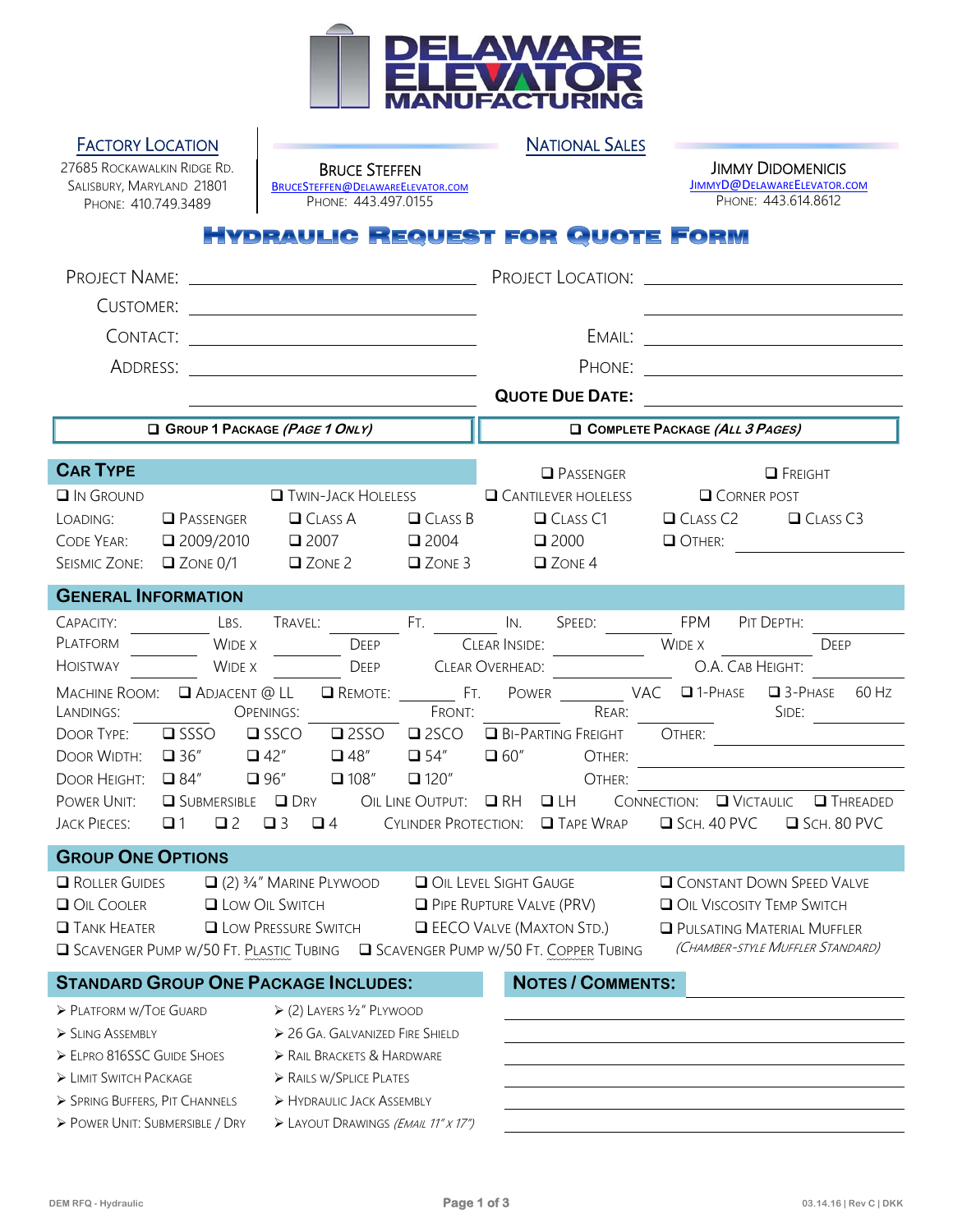

## CUSTOMER: PROJECT NAME:

| <b>CONTROLLER &amp; STARTER</b> |                                                         |                         | $\Box$ INCLUDE                   |                | <b>Q</b> DO NOT INCLUDE     | <b>ALTERNATE</b>           |
|---------------------------------|---------------------------------------------------------|-------------------------|----------------------------------|----------------|-----------------------------|----------------------------|
| <b>STARTER TYPE:</b>            | $\Box$ X-LINE                                           | $\Box$ Y-DELTA          | <b>SOLID-STATE</b>               |                | SELECTOR:                   | $E$ IP8300 TAPE (STANDARD) |
| OPERATION:                      | $\Box$ Selective / Collective $\Box$ S.A.P.B. (FREIGHT) |                         |                                  | <b>SIMPLEX</b> | <b>D</b> DUPLEX             | GROUP - QTY:               |
|                                 | <b>E</b> FIRE SERVICE PHASE   & II <i>(STANDARD)</i>    |                         | EMERGENCY POWER LOGIC            |                | <b>SELECTIVE OPENINGS</b>   | <b>STAGGERED OPENINGS</b>  |
| OIL VISCOSITY                   | $\square$ Mass EMT                                      | <b>Q LOW OIL SWITCH</b> |                                  |                | <b>BATTERY LOWERING</b>     | <b>HOSPITAL SERVICE</b>    |
| <b>HALL LANTERNS</b>            | <b>E</b> NUDGING                                        |                         | <b>Q LOAD WEIGH PRESSURE SW.</b> |                | <b>EL SHORT FLOOR LOGIC</b> | TELESCOPIC JACK RE-SYNC    |
|                                 | KEYED LOCKOUTS / CARD READER: Q CAR CALLS               |                         | $\Box$ Hall Calls                |                | OTHER SECURITY:             |                            |
|                                 | VALVE COIL VOLTAGE: 120 VAC (STANDARD)                  |                         | $\Box$ 220 VAC                   |                | OTHER VOLTAGE:              | $\Box$ AC<br>$\Box$ DC     |
| FIXTURE VOLTAGE:                | $\n  24 VDC\n$                                          | $\Box$ 120 VAC          | OTHER VOLTAGE:                   |                | $\Box$ DC<br>$\Box$ AC      |                            |
| Other:                          |                                                         |                         |                                  |                |                             |                            |

| <b>FIXTURES</b>                      |                           |                                                 |                              | $\Box$ INCLUDE |                                             | <b>Q</b> DO NOT INCLUDE  |                              | <b>ALTERNATE</b>                                                    |
|--------------------------------------|---------------------------|-------------------------------------------------|------------------------------|----------------|---------------------------------------------|--------------------------|------------------------------|---------------------------------------------------------------------|
| MANUFACTURER:                        |                           | <b>X</b> INNOVATION INDUSTRIES, INC. (STANDARD) |                              |                | OTHER MANUFACTURER:                         |                          |                              |                                                                     |
| <b>FACE PLATE FINISH:</b>            | $\Box$ #4 Stainless Steel |                                                 | $\Box$ #4 BRONZE             |                |                                             | OTHER FINISH:            |                              |                                                                     |
| <b>Q</b> CAR STATION W/DIGITAL PI    |                           | $\Box$ Auxiliary Car Station w/Digital PI       |                              |                |                                             | <b>STATIONARY RETURN</b> |                              | <b>Q</b> SWING RETURN                                               |
| <b>EX</b> ADA HANDS FREE PHONE (STD) |                           | $\Box$ Hall Stations (STANDARD)                 |                              |                | <b>HALL LANTERNS</b>                        |                          | $\Box$ Car Lantern(s) – Qty: |                                                                     |
| <b>EX</b> TOP & BOTTOM ACCESS (STD)  |                           | $\boxtimes$ Independent Service (STD)           |                              |                | $\Box$ SERVICE CABINET $\Box$ HOSPITAL SVC. |                          |                              | VANDAL RESISTANT                                                    |
| HALL FIRE PICTOGRAPH                 |                           | <b>EMERGENCY POWER LOGIC</b>                    |                              |                |                                             |                          |                              | <b>Q LOBBY/FIRE PANEL (USE SEPARATE PAGE TO SPECIFY COMPONENTS)</b> |
| Hall PI (Digital):                   | ALL LANDINGS              |                                                 | <b>E</b> EGRESS LANDING ONLY |                | OTHER:                                      |                          |                              |                                                                     |
| <b>KEYED LOCKOUTS / CARD READER:</b> |                           | $\Box$ CAR CALLS                                | <b>Q</b> ALL FLOORS          |                | OTHER (SPECIFY FLOORS):                     |                          |                              |                                                                     |
|                                      |                           | $H$ ALL CALLS                                   | $\Box$ ALL LANDINGS          |                | OTHER (SPECIFY LANDINGS):                   |                          |                              |                                                                     |
| <b>FIXTURE VOLTAGE:</b>              | $\square$ 24 VDC          | $\Box$ 120 VAC                                  | OTHER VOLTAGE:               |                |                                             | $\Box$ AC                | $\Box$ DC                    |                                                                     |
| OTHER:                               |                           |                                                 |                              |                |                                             |                          |                              |                                                                     |

| <b>CAB ENCLOSURE</b>                                                   |                                                   |  | $\Box$ INCLUDE                                    | $\Box$ DO NOT INCLUDE              |                                   | $\Box$ ALTERNATE                                                           |  |
|------------------------------------------------------------------------|---------------------------------------------------|--|---------------------------------------------------|------------------------------------|-----------------------------------|----------------------------------------------------------------------------|--|
| STANDARD PASSENGER CAB:                                                |                                                   |  |                                                   |                                    |                                   |                                                                            |  |
| > ENAMEL STEEL SHELL W/LAMINATE PANELS                                 |                                                   |  | $\triangleright$ ALUMINUM SILLS(S)                |                                    | $\triangleright$ SINGLE SPEED FAN |                                                                            |  |
| $\triangleright$ 1/2" x 2" #4 St/Stl Handrail @ Rear Wall (Front Open) |                                                   |  |                                                   |                                    |                                   | $\triangleright$ 1/2" x 2" #4 St/Stl Handrail on Side Walls (F&R OPENINGS) |  |
| $\triangleright$ #4 St/Stl Stationary Return Panel                     |                                                   |  | CUTOUTS: CAR STATION, CAR LANTERN(S)              |                                    |                                   |                                                                            |  |
| $\triangleright$ #4 St/Stl Full Width Transom                          |                                                   |  | > #4 ST/STL DOOR CLADDING > #4 ST/STL STRIKE POST |                                    |                                   |                                                                            |  |
| > ENAMEL CANOPY W/RECESSED FLUORESCENT LIGHTS                          |                                                   |  | > DROP CEILING W/WHITE POLYCARBONATE PANELS       |                                    |                                   |                                                                            |  |
| CAB OPTIONS:                                                           |                                                   |  |                                                   |                                    |                                   |                                                                            |  |
| $\Box$ #4 St/Stl Reveals                                               | $\Box$ #4 ST/STL ISLAND CEILING W/LED DOWN LIGHTS |  |                                                   | <b>Q LED DOWN LIGHTS IN CANOPY</b> |                                   |                                                                            |  |
| <b>SWL ST/STL WALLS</b>                                                | SWING RETURN PANEL                                |  | <b>Q</b> PADS & BUTTONS/HOOKS                     | $\Box$ NICKEL-SILVER SILL(S)       |                                   | $\Box$ SILL EXTENSION(S)                                                   |  |
| $\Box$ Handrails on (3) Walls (Front Open Only)                        |                                                   |  | <sup>11/2</sup> DIAMETER #4 ST/STL HANDRAILS      |                                    |                                   | $\Box$ 2-Speed Fan                                                         |  |
| Other:                                                                 |                                                   |  |                                                   |                                    |                                   |                                                                            |  |
|                                                                        |                                                   |  |                                                   |                                    |                                   |                                                                            |  |
|                                                                        |                                                   |  |                                                   |                                    |                                   |                                                                            |  |